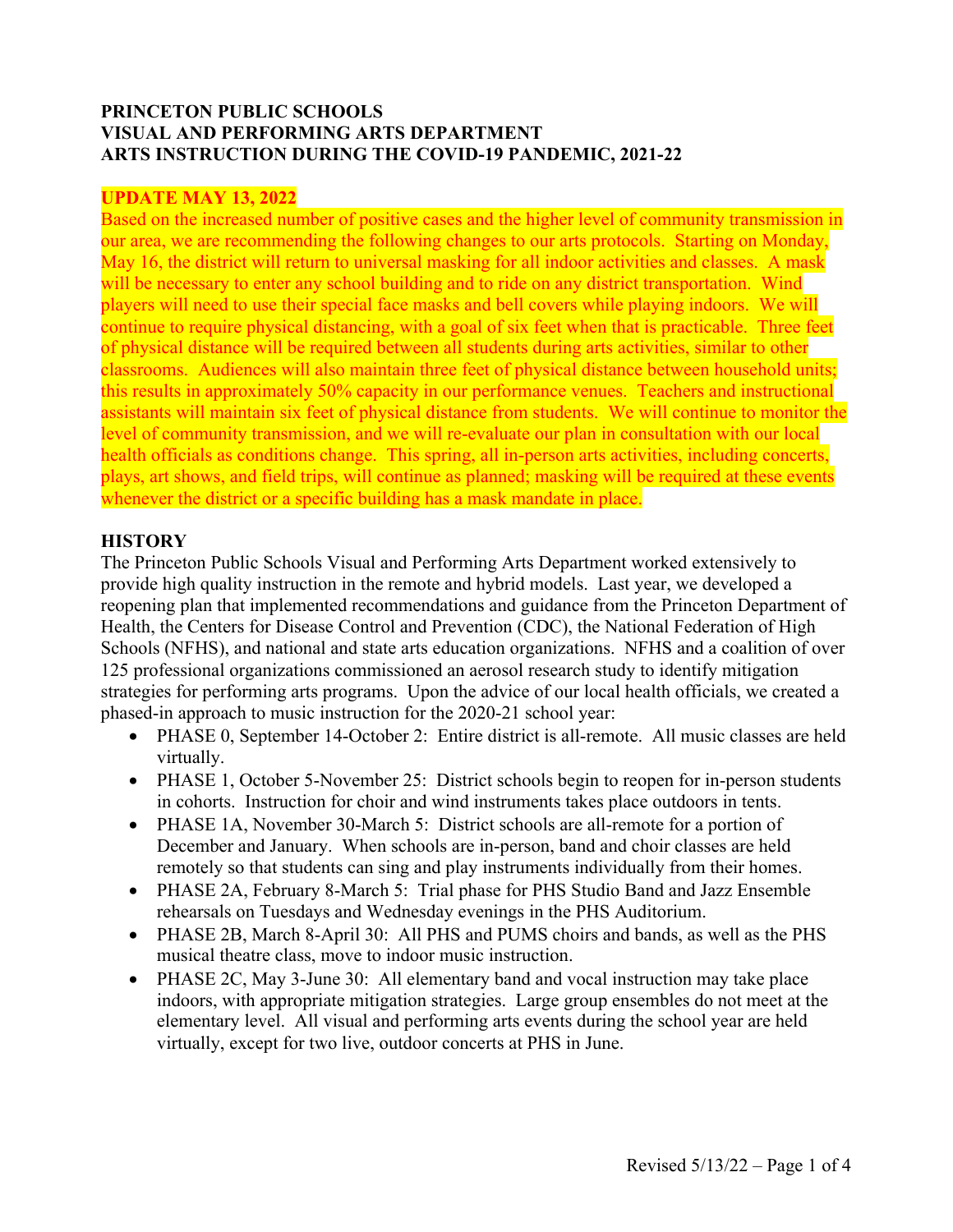### **PROPOSAL AND RATIONALE**

Princeton Public Schools has taken an appropriately cautious approach to in-person instruction. We respect the health professionals and their guidance, and because we have followed their recommendations, we have avoided a school outbreak. We will continue to monitor the data, consult with our health professionals, and make adjustments to our plan as necessary. We believe that the mitigation strategies supported by the NFHS research study have shown effectiveness in our district and in other districts. Based on current community transmission data, our school physician has recommended a more conservative approach to begin the 2021-22 school year. We are again planning for a phased approach that will lead us toward a more "normal" experience by mid-year.

- PHASE 1 begins September 9. All district schools open for full days of in-person instruction. Instruction for choir and wind instruments takes place outdoors in tents. Singing and playing wind instruments is not permitted indoors. Performances are either outdoors or virtual.
- PHASE 2 begins on November 1 if community transmission numbers remain at moderate levels. Singing and playing wind instruments will be permitted indoors, with the appropriate mitigation strategies. Performances may be held indoors, but without an in-person audience.
- PHASE 3 begins November 29 if community transmission numbers remain at moderate levels or reach low levels. Singing and playing wind instruments will be permitted indoors, with the appropriate mitigation strategies. Regular performances resume, with a live, in-person audience.
- PHASE 4 begins March 7. Masks, including special face masks and bell covers, will be optional. Three feet of physical distance will be required between students, and three feet of physical distance will be required between households in our audiences. Effective May 16, the district will return to universal masking indoors. All other provisions remain the same.

### **MITIGATION STRATEGIES FOR ARTS PROGRAMS, 2021-22 SCHOOL YEAR**

- 1. PROMOTING VACCINATION: We encourage all persons aged 5 and above to take advantage of the widely available vaccines.
- 2. MASKS: During Phase 1, singers and wind players will be outdoors in tents, separated by at least six feet of physical distance. Face masks and bell covers are optional while outdoors. During Phases 2 and 3, face masks will be required for all staff, students, and guests while indoors. During Phase 4, masking in the arts will follow the masking rules in place for all other classrooms. Students who play a wind instrument will be provided with a special face mask that has a slit for the mouthpiece. Singers may use their own face masks. We will demonstrate and model correct mask use. Wind instrument players will also be provided with a bell cover to mask the end of the instrument; we will no longer use the instrument bags which cover the entire instrument.
- 3. PHYSICAL DISTANCING: During Phase 1, all singers and wind players will be seated outdoors with at least six feet of physical distance. During Phases 2 and 3, students will be seated indoors with at least six feet of physical distance. Middle school and high school ensembles will rehearse normally. Elementary band and orchestra small group lessons will meet starting in September, but elementary band, choir, and orchestra ensembles will not meet in large groups until January. Elementary general music and visual art classes will take place in their special area classrooms; students will go outdoors for singing activities during Phase 1. Dance classes, drama classes, and after-school drama rehearsals will take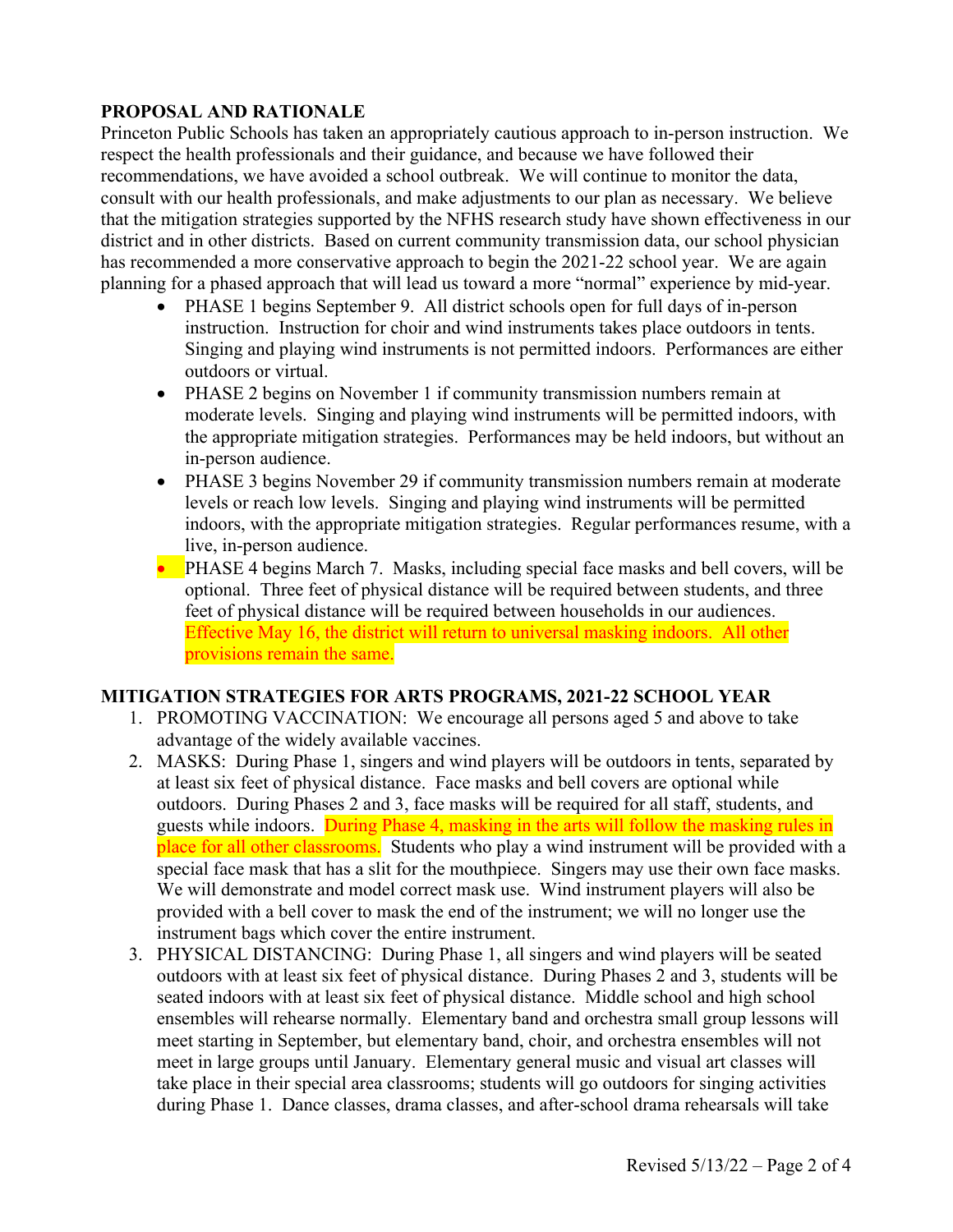place normally; face masks and six feet of physical distance are required. All seating will be assigned for the purpose of contact tracing. During Phase 4, we will continue to require physical distancing, with a goal of six feet when that is practicable. Three feet of physical distance will be required between all students during arts activities, similar to other classrooms. Audiences will also maintain three feet of physical distance between household units; this results in approximately 50% capacity in our performance venues. Teachers and instructional assistants will maintain six feet of physical distance from students.

- 4. TIME: For outdoor music instruction and outdoor concerts, there are no time limitations on active playing and singing. For indoor instruction and concerts, the time actively playing and singing will be limited to 60 minutes. Playing and singing may resume after at least 15 minutes of a non-singing or non-playing activity. During this time, our ventilation system will perform at least one complete air change of the room.
- 5. SCREENING: Students and staff will complete a daily health screening on CrisisGo. Visitors will complete a paper screening form upon arrival. Temperature checks will no longer be utilized. Teachers will take attendance at all activities for the purpose of contact tracing. Students and staff should stay home when they are feeling ill.
- 6. VENTILATION: All arts programs will take place indoors in the arts classrooms and auditoriums. At all schools, we have installed MERV 8 or MERV 13 filters in our HVAC systems; Needlepoint Bipolar Ionization (NPBI) has been installed in a majority of classrooms across the district. Air exchange rates in all performing arts classrooms exceed the recommended 3.0 air changes per hour.
- 7. HYGIENE: Students will wash their hands or use hand sanitizer upon entry and exit. Students will utilize their own instruments and music. In visual art classes, each student will have his or her own materials and tools. Any tools that are returned for use by another class will be disinfected with alcohol-based spray before their next use. Care will be taken to ensure six feet of physical distance during distribution and collection of materials. Tabletops will be wiped down with alcohol-based spray between each class. Custodial staff will fully clean the facilities every evening.

## **PROTOCOLS FOR EVENTS**

- 1. OUTDOOR EVENTS: Two concerts will be held on the front lawn of the high school during Phase 1. Seating will be assigned in family pods, with at least six feet of physical distance between each pod of three chairs. Performers will be six feet apart. Masks and bell covers are optional outdoors. During Phases 3 and 4, outdoor performances may be held; masking is not required outdoors if there is a minimum of three feet of physical distance.
- 2. INDOOR EVENTS: In Phases 1 and 2, any indoor performances will be held without an inperson audience; students will perform together in the space, and we will stream the performance online. (Indoor performances by singers and wind players will not be permitted until Phase 2.) Beginning with Phase 3, auditoriums, theatres, all-purpose rooms, and gymnasiums will be used for performing arts events. Lobbies, hallways, and Numina Gallery will be used for visual art exhibitions. The district will resume facility rentals for outside groups in Phase 3, provided that users follow our COVID-19 protocols below.
- 3. PROMOTING VACCINATION: We encourage all persons aged 5 and above to take advantage of the widely available vaccines. For the two PHS concerts at Princeton University in December, we will follow the policies of that institution, including the requirement for both performers and audience members to be fully vaccinated.
- 4. MASKS: During Phase 4, masking in the arts will follow the mask rules in place for all other classrooms. If the school district requires face masks in order to enter one of our